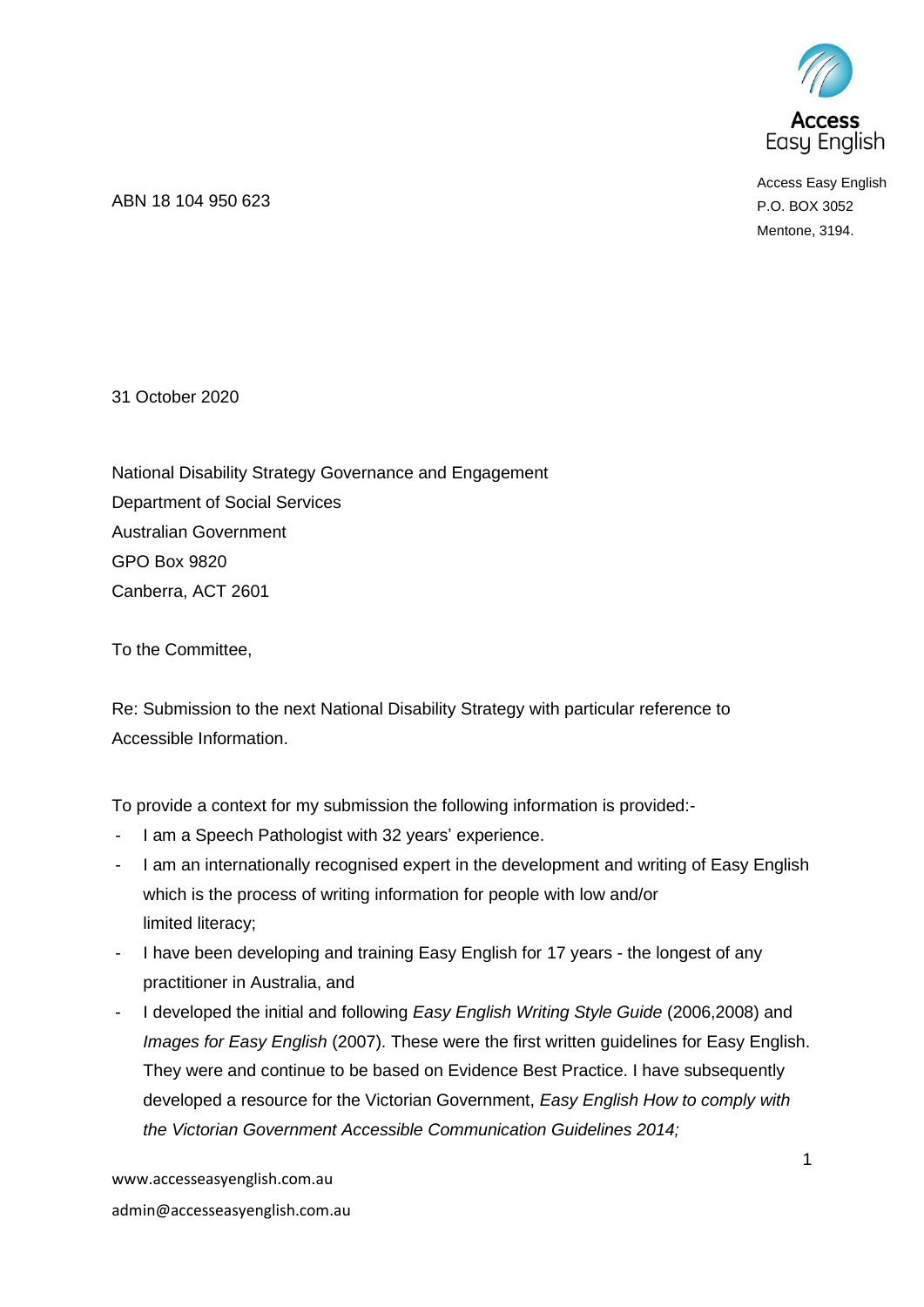- I continue to advertise the **only** 2 day training in Australia to organisations in the development and use of Easy English, including current research and international perspectives;
- I am currently the only preferred provider to the Australian Government for Easy English training; I am a preferred provider to the Federal Government for services in developing Easy English documents.
- I own and operate my own business, developing, training and building awareness of Easy English. I also provide specialist supports for people with Complex Communication Needs. My website is [www.accesseasyenglish.com.au](http://www.accesseasyenglish.com.au/)

# **Introduction.**

Communication is a basic human right. It is named in the UNCRPD specifically discussing accessible communication in Articles 2, 9 and 21. However, no other Article of the UNCRDP can be implemented by all the different people with different disabilities unless you have functional and meaningful communication in your environment.

Communication needs to be included as part of universal design and access. It was not and does not appear to be separately identified as a strategic goal in the National Disability Strategy. Without a stated plan for implementing communication across all areas of need, or measurement of change data collection and outcomes can not be analysed.

Currently, communication is not a reported outcome for the National Disability Strategy, and this needs to change.

Some facts from Speech Pathology Australia<sup>1</sup>

- 'Children with autism, Down Syndrome, and Cerebral Palsy often begin their life with a communication impairment;
- 13,000 Australians use electronic communication aids to get their message across;
- Children with a language impairment are six times more likely to have a reading problem than children without;
- 14% of 15 year olds have only basic literacy skills'
- Three in every 1,000 newborns have hearing loss,……higher in indigenous populations.'

<sup>&</sup>lt;sup>1</sup> Communication Impairment in Australia.

https://www.speechpathologyaustralia.org.au/SPAweb/Resources\_for\_the\_Public/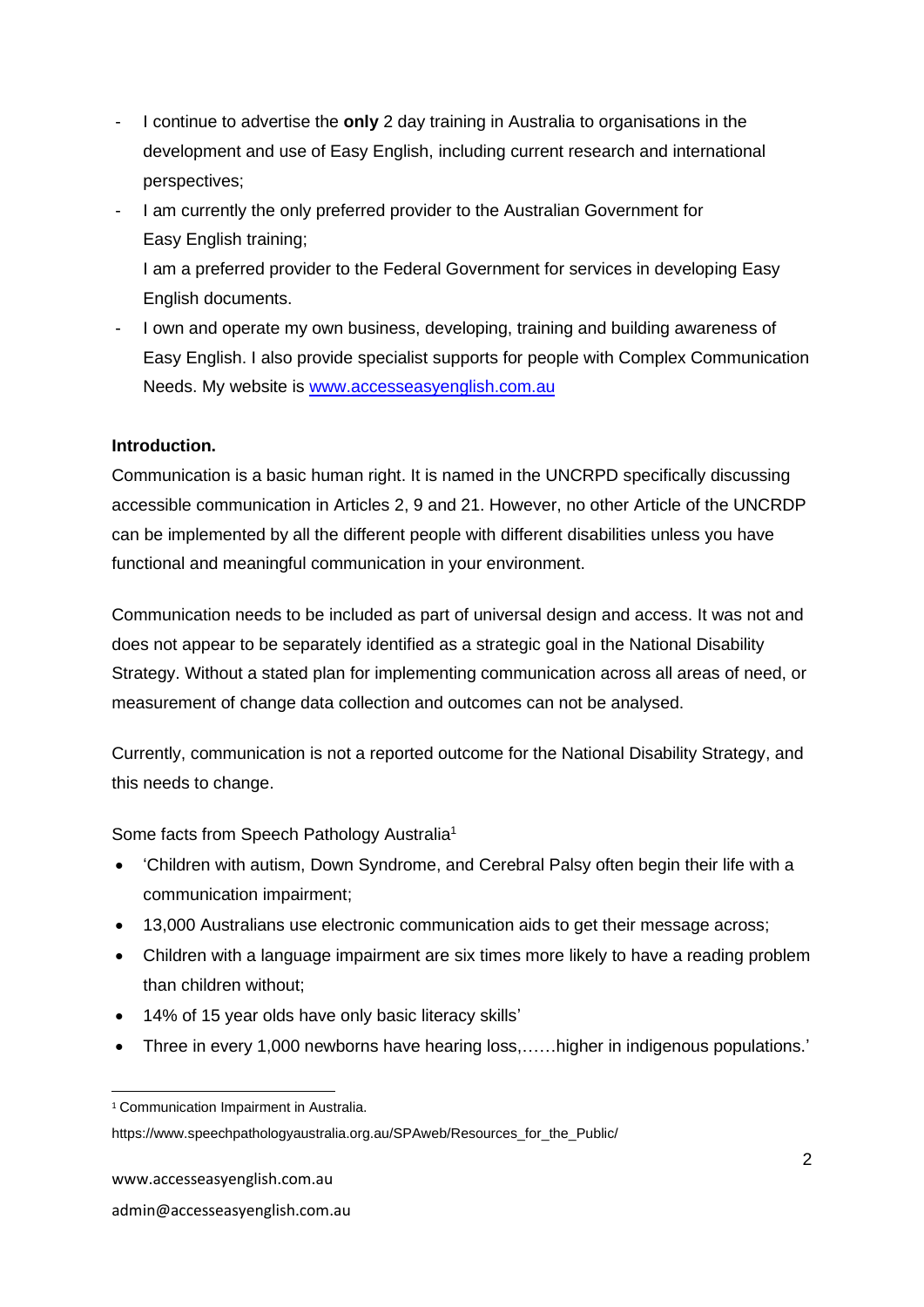Augmentative and Alternative Communication (AAC)<sup>2</sup>

- 'AAC is any type of communication strategy for people with a range of conditions who have significant difficulties speaking.'
- …. People who cannot speak encounter difficulties in getting information, building relationships, participating in education and employment and being safe. An AAC system is a way for people to communicate their needs, preferences and ideas.'
- 'Almost all domestic, social and learning activities involve some form of communication with other people – so it is important to find ways for the *person* to 'have a say' and 'understand' language in everyday situations. This involves more than having an AAC system and making time to communicate. It also involves others being willing to adapt activities so that the AAC user can take part.'

From Speech Pathology Australia: Augmentative and Alternative Communication (AAC)

### **Australian Literacy data.**

### **Prose Literacy**

The Australian adult literacy data which was derived from an international project between the OECD and 40 member countries highlights the significant numbers of Australian adults with limited or low literacy skills. $3$  The research in 2013 was the third iteration of this data. It demonstrated that adult literacy skills had not changed across the previous 12-15 years in Australia. Plans are underway for the next version of this data in 2012-22. The data was for young adults from 16 years to 65 year old adults.

Participants in the study were placed in categories of 'below level 1' to 'level 5' based on their results of a wide range of day to day reading tasks.

The data indicates: -

• 44% of the adult Australian population do **not** have the literacy skills to manage a range of day to day reading tasks.

• 56% of the adult Australian population can manage a range a day to day reading tasks. This data does **not** include rural and remote Aborigines, Torres Strait Islander people, or people in institutions, such as nursing homes, prisons or congregate care. Nor does it

<sup>2</sup> Augmentative and Alternative Communication (AAC)

https://www.speechpathologyaustralia.org.au/SPAweb/Resources\_for\_the\_Public/

<sup>3</sup> Programme for the International assessment of Adult Literacy Skills. http://www.oecd.org/skills/piaac/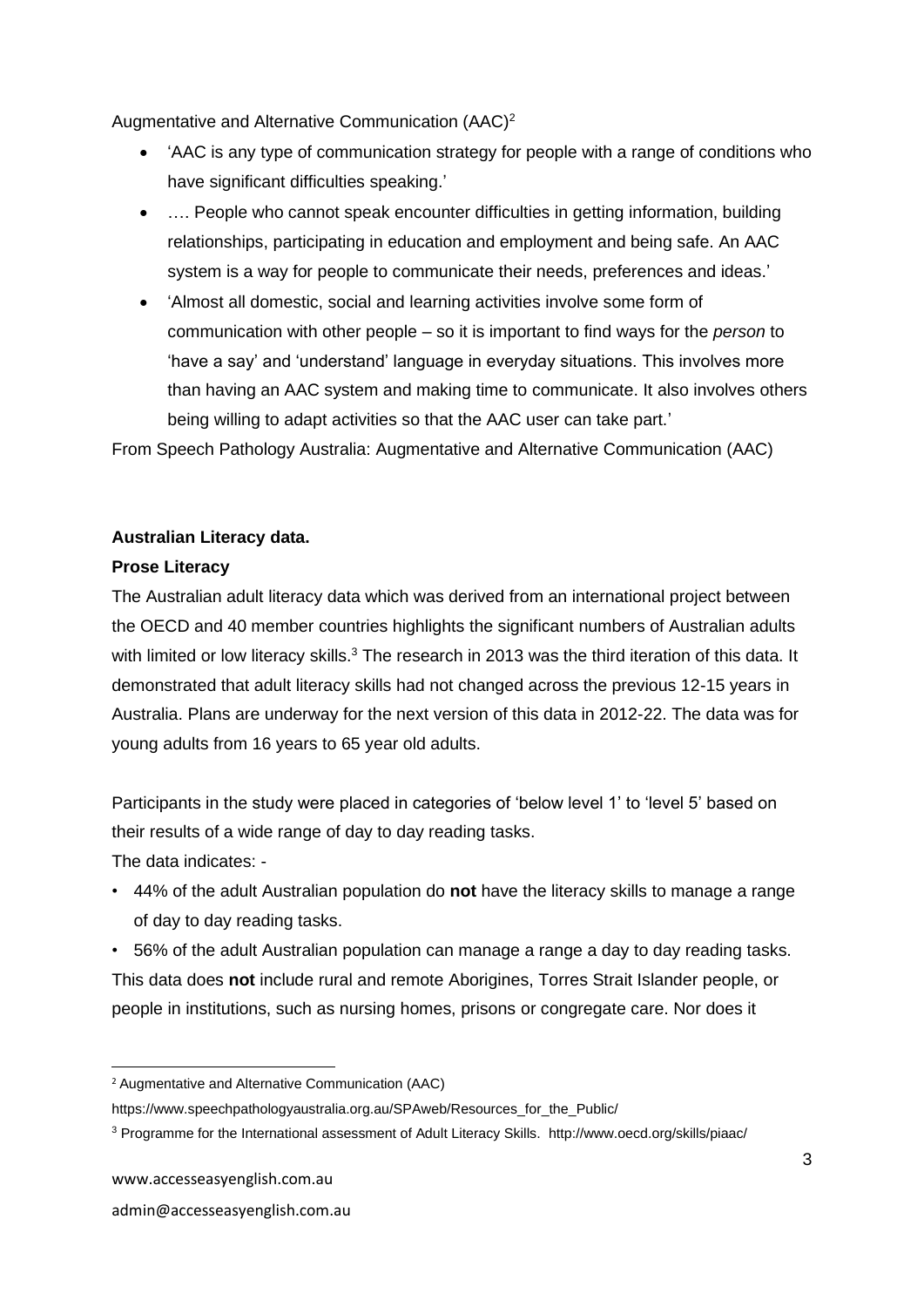specifically include people with disability, including the Deaf community, people with an intellectual disability or an acquired disability.

The description of Proficiency of the data for Below Level 1 (grey) says "Individuals at this level can read brief texts on familiar topics and locate a single piece of specific information identical in form to information in the question or directive. They are not required to understand the structure of sentences to paragraphs and only a basic vocabulary knowledge is required."<sup>4</sup>



The development and access to Easy English is so more of the 44% of the adult Australian population may have access to meaningful written information they can read, understand and relate to. Many support staff are also not tertiary trained professionals, but more likely to be TAFE Certificate III or IV trained. These individuals are likely to be in the category of level 2 or may be less on the above data. Added to this are significant staff and families who have English as a second language. Subtract 10% from the numbers of adults who do have the literacy to manage a range of day to day reading tasks for this subgroup. Therefore suggesting 54% of these members of our population, and many staff who work in the disability sector do **not** have the literacy to manage a range of day to day reading tasks.

<sup>4</sup> http://www.oecd.org/skills/piaac, 2013 p67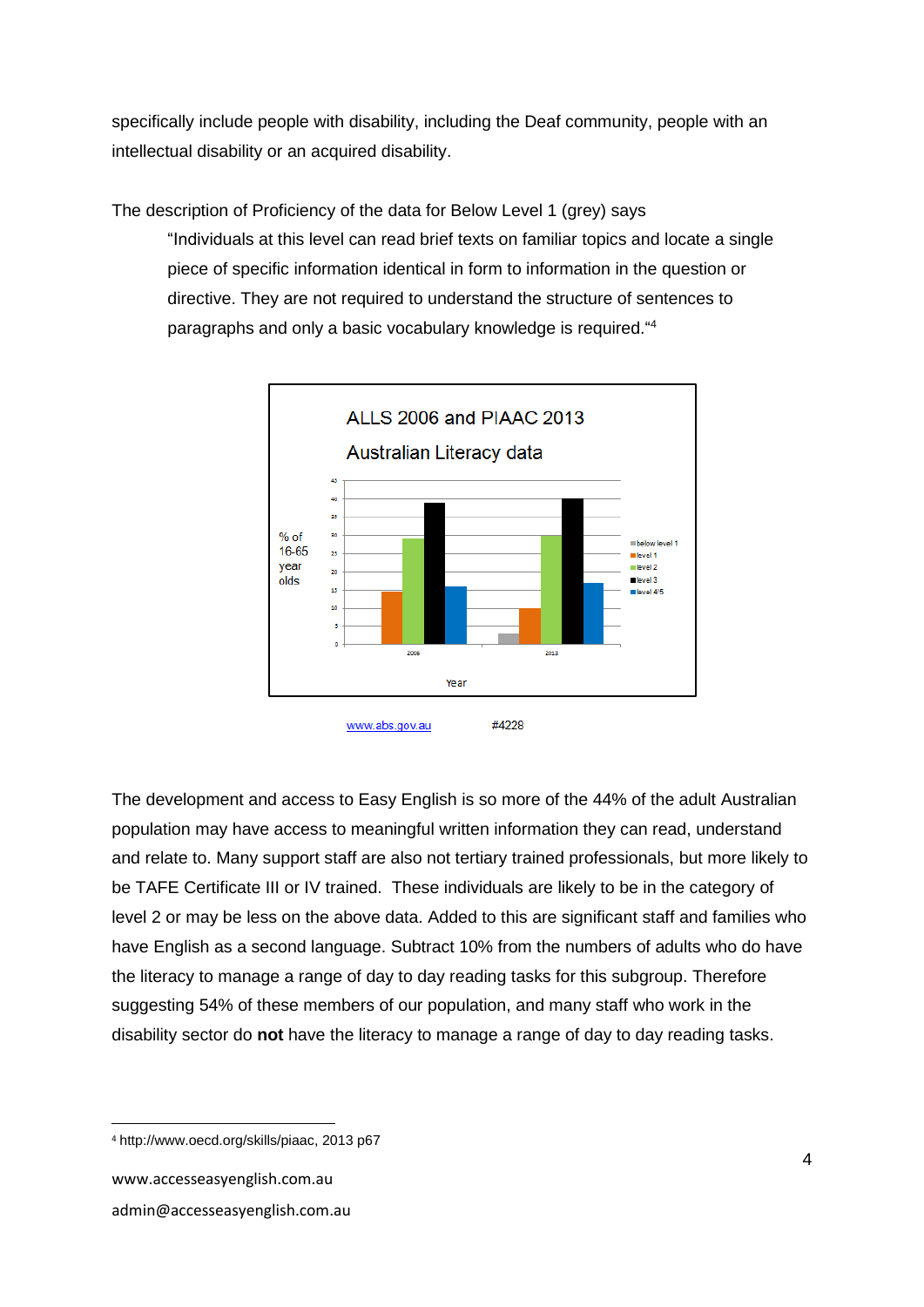#### **Numerical Literacy**

Anything that includes numerical information, i.e. not just counting numbers, but knowing dates, distance, measurement, times and concepts such as before, after, less or more are less well developed than general prose literacy. From the above data also, for the general community this is at least 10% less well developed. Therefore 53% (63% for people with English as a second language) of the adult Australian population do **not** have the numerical literacy to manage a range of day to day reading tasks.

### **Computer Literacy/Digital Literacy**

This data is also from the above research. Further studies are from the Australian Media and Communications Authority (ACMA)<sup>5</sup> and CSIRO.<sup>6</sup> This data is critical to consider, as it is rare to have easily available hard copy documents from the government, non-government agencies, corporate and community sectors.

#### So, why is that important?

Firstly, the computer and use of the internet is based in literacy. Knowing that at least 44% of the adult Australian population do not have the literacy to manage a range of day to day reading tasks, this added element of using the internet makes this even more challenging for many people. You need to be able to know about the keyboard, and location of letters on the keyboard, to be able to spell or at least copy letters into the address menu when searching the internet. When you land on a website there are significant skills required to navigate and locate what you may be looking for. It is common to have no phone number readily available, instead a chat box or email is the primary means to access that service, which relies on literacy once again.

It may appear to professionals that computers, access and use of them and use of the internet is well developed through all our communities. This data demonstrates this is certainly not the case, and that the National Disability Strategy must address this in how information is disseminated.

The 2015 CSIRO investigation has the most recent data on use of the internet and computers in general Australian households. One in five households do **not** have access to

<sup>&</sup>lt;sup>5</sup> Australian Communication and Media Authority. ACMA (2016) Digital lives of Older Australians

<sup>6</sup> Campbell, S., Mason, C. M., Griffith, C., Dane, S. K., Reeson, A., O'Brien-McInally, B. A., Kimber, J. D. (2013) Broadband Impact and Challenges: Realising the benefits from the digital economy, Australian Centre for Broadband Innovation, CSIRO EP1312215.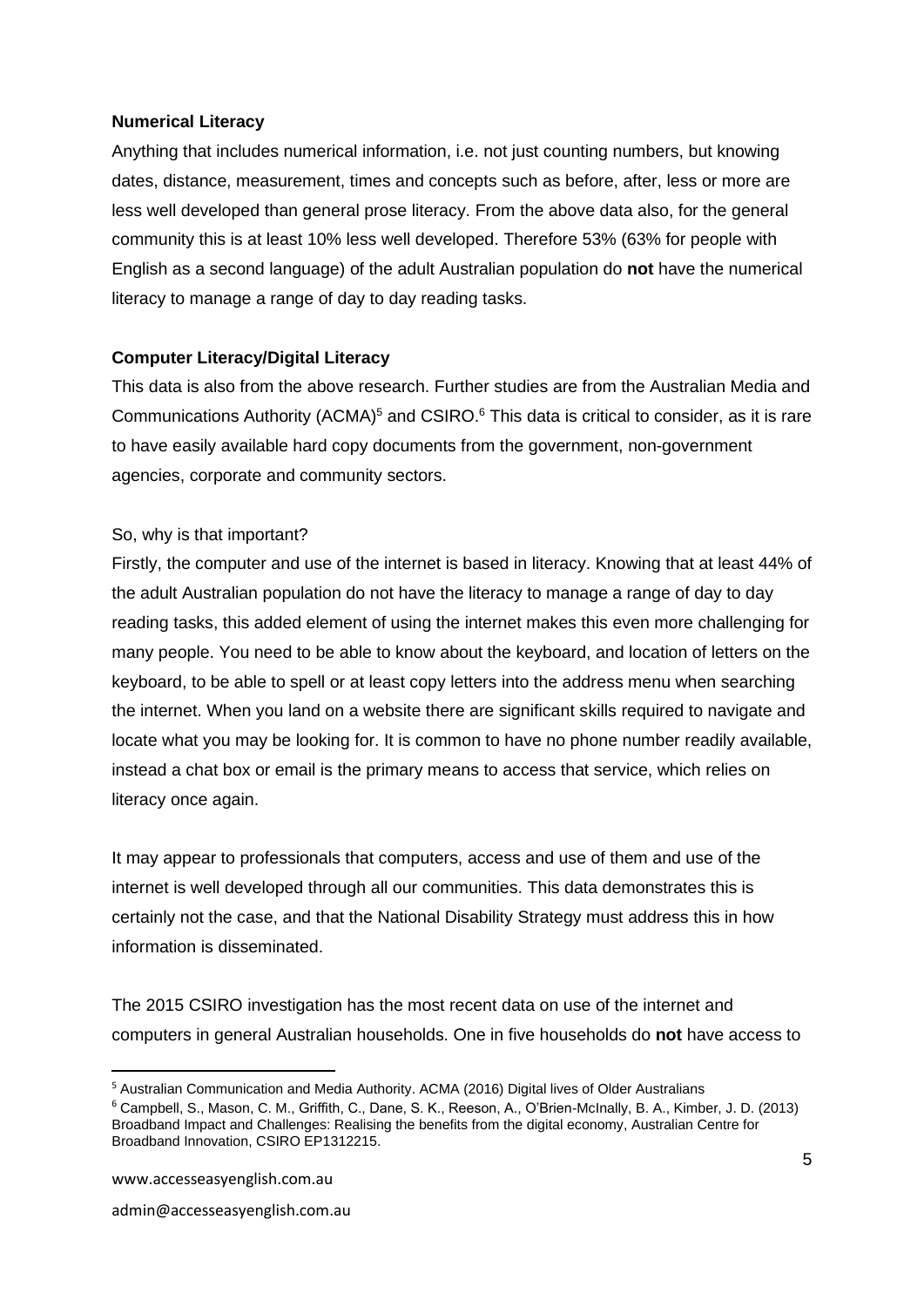computers. Where are these households likely to be? Low socio-economic groups, institutions, including community residential units (CRU) where many people with disability live, and other congregate care including nursing homes. In the work I do with clients providing Speech Pathology services it is rare to see a computer available to clients in their CRU. In private homes, there may be a computer available. However, it is rare for specific clients to be supported to access it meaningfully to locate and find information on the internet.

There is also strong evidence that households with older people do not have or access the internet. ACMA (2016). In the context of people with disability, the sector is ageing, but also many people are still supported at home by their elderly parents. They need as much access to information as the rest of the community.

Use of the internet by the older population has improved in the last 5 years. But there are still significant numbers of older people who do **no**t use the internet.

- One in ten people 65-69 years do **not** use the internet;
- One in five people 70-74 years do **not** use the internet;
- One in four people 75 79 years do **not** use the internet;
- Nearly two in five people 80+ do **not** use the internet.

Of those that do use the internet they use it for far fewer hours than younger people, and for fewer reasons.

Only 15 % of older Australians use the internet to access government information.

Only 15 % of older Australian use the internet to access health information or services.

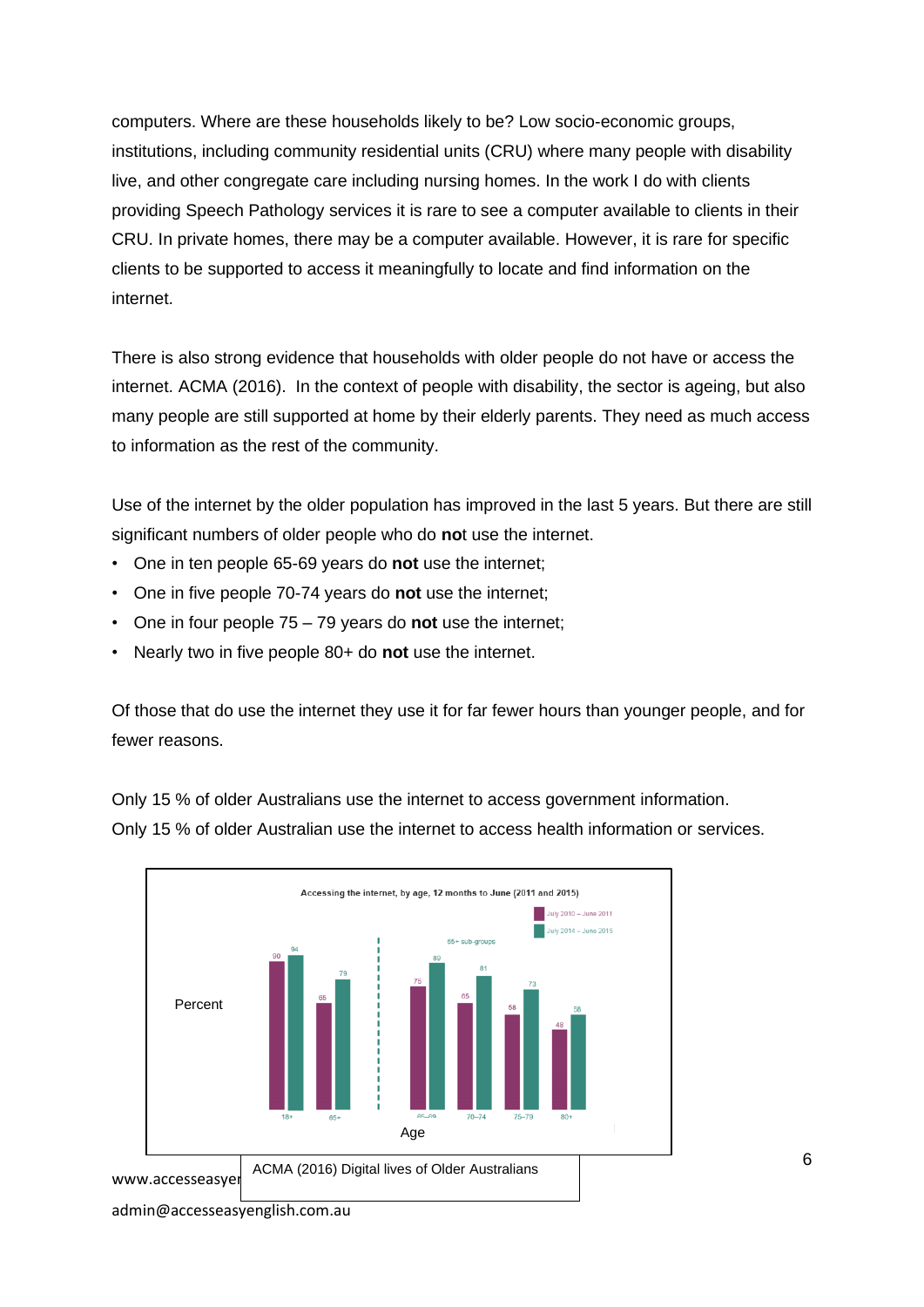The PIAAC data investigated problem solving in a technology rich (computer) environment. In summary,

- 21% of participants opted out or were unable to complete the basic elements of using a computer, such as moving the mouse on the screen or opening a word document or browser. This is in-line with the CSIRO data;
- Another 9% at Below Level 1, were able to use only one generic feature of the computer to find out information;
- 29% at Level 1 in computer/ digital use could locate and problem solve basic information, only being able to use widely available and familiar technology applications, such as email software or a web browser. It required a minimal number of operations to find the information needed;
- That leaves only 38% who were able to interact at Level 2 or Level 3, meaning they could use the internet to explore one or two websites (level 2) or multiple websites and additional applications (Level 3) to read and problem solve to get an answer. Note: there are no higher levels registered.

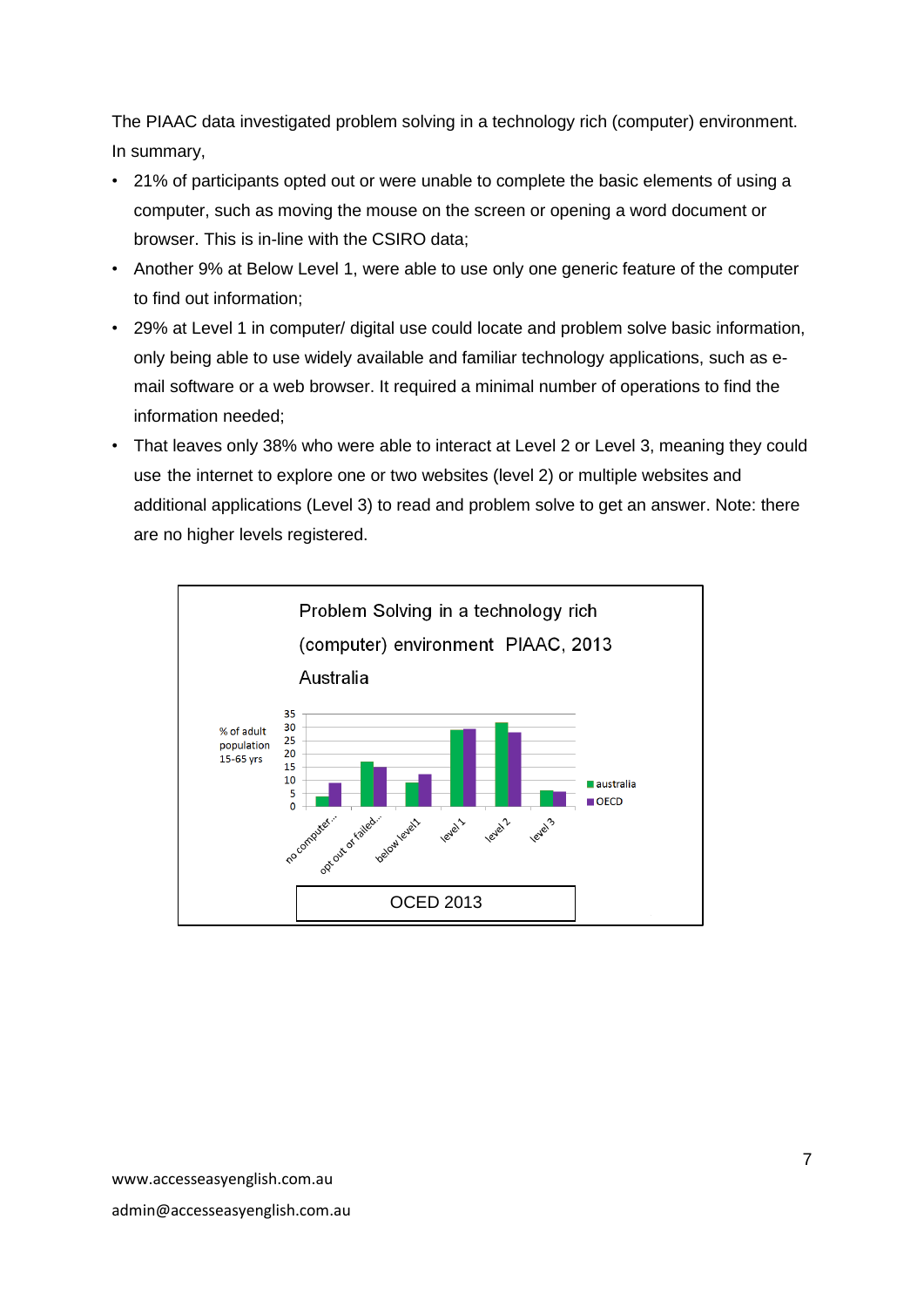# **Accessible Information.**

## **What's in a name? Easy English, Easy Read. Does it matter?**

Easy English and Easy Read are written strategies which simplify written content incorporating 'easy to read' techniques such as 'use everyday words, short sentences, simple grammar, remove technical and complex words, etc with specific layout and supported with images. Best practice also includes consumer review with the intended audience.

You may hear that some accessible information practitioners indicate something can be called Easy Read or Easy English, i.e. the label does not matter – it is all the same.

My investigations and analysis in this space indicates this is **not** the situation. Some basic elements that can be seen on a surface analysis show:

- Headings
	- Easy English supports headings and subheadings with an image;
	- Easy Read do **not** use images for heading or subheadings;
- White space
	- Easy English uncluttered so uses lots of white space around images to clearly distinguish them, and the text they support;
	- Easy Read little white space and many images to a page;
- Margins
	- Easy English consistently the same across a document at 4.5 or 5 cm wide;
	- Easy Read up to 3 different margins used in a document. The text may start at 0 cm, with some text at  $2 - 3$  cm and further text at a wider margin;
- Images
	- Easy English clear, specific and concrete. They have no distracting elements in them. Images are on the left with mostly 4 images down the page;
	- Easy Read can be general or have lots of distracting detail in them. Images are on the left, with mostly 6-8 images or more down the page.

Some specific language analysis identify:-

- Sentence length
	- Easy English has 5 8 word sentences;
	- Easy Read has 9 -12 word sentences;

www.accesseasyenglish.com.au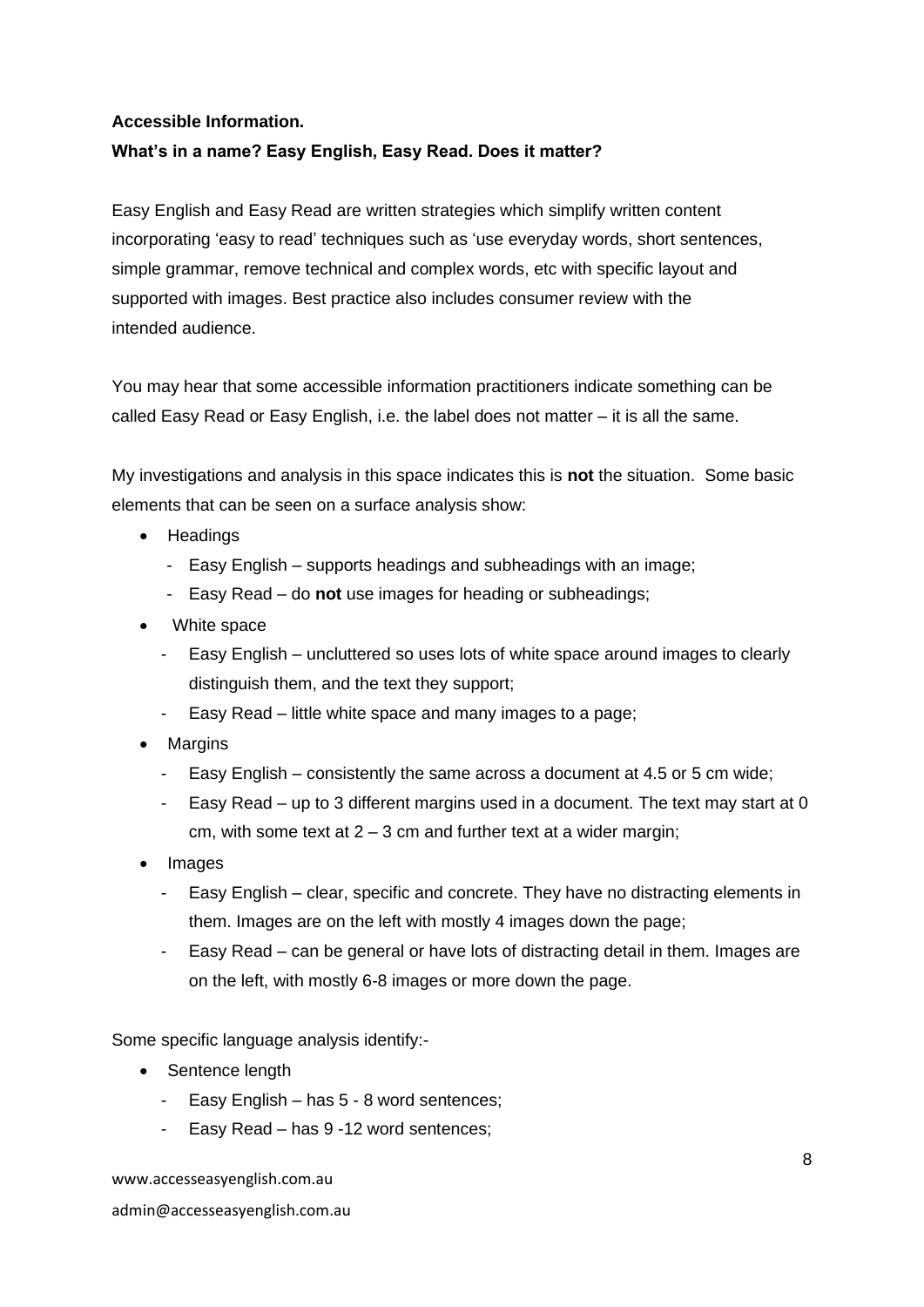- Average morphemes across documents
	- Easy English 8.3 morphemes;
	- Easy Read 12.7 morphemes;
- Number of different words in a document
	- Easy English 36 % of different words. Requires a smaller vocabulary to read;
	- Easy Read 42% of different words. Requires a greater vocabulary to read it;
- The use of 'if...then' construction
	- Easy English only 3 occurrences across the 5 analysed documents;
	- Easy Read 18 occurrences across the same number of documents (5).

All these elements together make Easy Read a significantly more complex document to read, understand and know what to do with the information.

A recent Australian posted suggested Easy Read is an equivalent to a grade 5 reading level. This has been confirmed with my own analysis using the Flesch-Kincaid Grade Level, $<sup>7</sup>$  with</sup> Australian Easy Read having a range from grade 3 to year 10 levels. Easy English content has been analysed showing an average of a grade 2 reading level, with a range from grade 0 to grade 3. This is significantly different.

Recent published research from Buell  $(2019)^8$  indicates a number of issues with the comprehension of Easy Read. Although consumers may say they prefer Easy Read to a Plain Language or more complex document, they do not appear to gain the requisite understanding of it, whether that is with or without support to read the document. None of the consumers had seen or engaged with Easy English in this research. In other words, Easy Read, had been, and continues to be the only so-called simplified content available to many adults with limited literacy skills. Therefore, the comments many say, of 'they want more Easy Read.' As in earlier research Rodgers & Namaganda (2005) <sup>9</sup> heard from consumers, 'this is better than what we had before.' When you know no difference, you accept what seems to be the best available.

<sup>7</sup> Flesch-Kincaid Grade Leve[l https://bit.ly/3aoJvY5](https://bit.ly/3aoJvY5)

<sup>8</sup> Buell (2019) An open randomized controlled trial of the effects of linguistic simplification and mediation on the comprehension of "easy read" text by people with intellectual disabilities. J Appl Res Intellect Disability. 2019;00:1–13.

<sup>9</sup> Rodgers, J, Namaganda, S. (2005) Making information easier for people with learning disabilities. *Brit J Learning Disabilities*. 33, 52-58.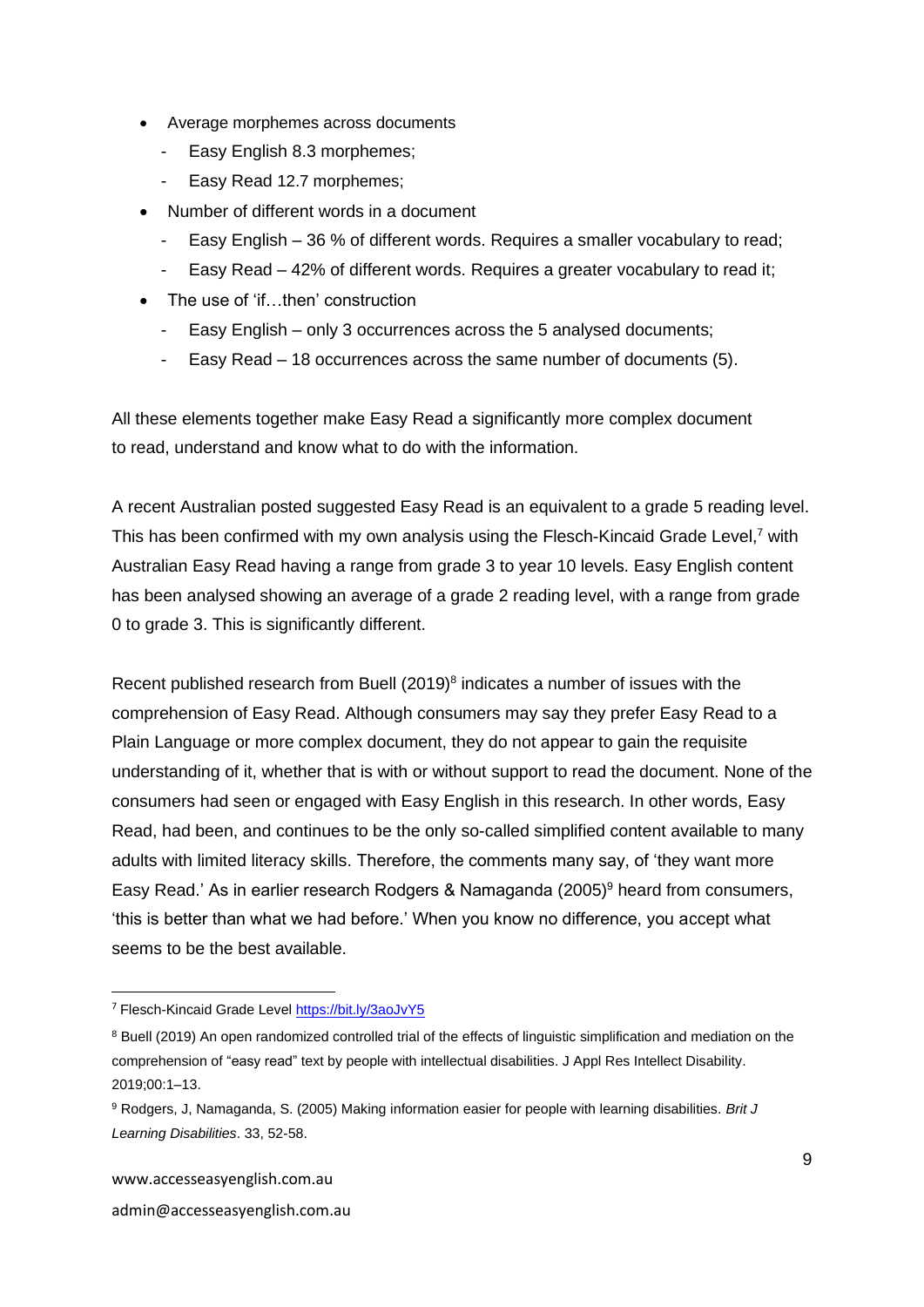Buell's (2019) research assessed the complexity of the Easy Read using the Flesch-Kincaid Grade Level. Although there is significant debate about its use, it is the only measure we have available and as a 'compare like with like' does provide useful information. In her research Buell indicated there was a great range of different Easy Read, developed at what appeared to be different linguist levels and demands for readers. This observation has also been seen in many Australian developed Easy Read. (personal citation, 2011 - 2020)

The documents ranged from a grade 2 level to a grade 14 reading level (University reading). Buell's research used the lower end and higher end Flesch-Kincaid Grade Level Easy Read documents to conduct her research. Her conclusions included the persons vocabulary knowledge had a greater bearing on the persons understanding than any other element such as grade level of the document or own assessed reading age.

These are some recent examples of quality evidence based best practise Easy English, I have been involved in developing in the last 6 months.

- **[Bumpy](http://www.bumpyroad.org.au/) Road**: <sup>10</sup> A set of 31 fact sheets developed with and for parents with intellectual disability. It includes an Easy English website interface, a critical element in considering how COVID19 information has been disseminated to the public in Australia, including people with disability.
- **UN Convention on the Rights of Person with a Disability.<sup>11</sup> Developed with** Women with Disabilities Australia. 1 of 4 documents in their Human Rights toolkit.
- **Sex and the law:** <sup>12</sup> Developed with Women with Disabilities Australia.
- Victorian Electoral Commission (VEC):<sup>13</sup> Access and Inclusion Strategy 2019 -2023

<sup>10</sup> [www.bumpyroad.org.au](http://www.bumpyroad.org.au/)

<sup>11</sup> <https://bit.ly/2XUShIe>

<sup>12</sup> <https://bit.ly/3kCqaYk>

<sup>13</sup> <https://bit.ly/33Z11kn>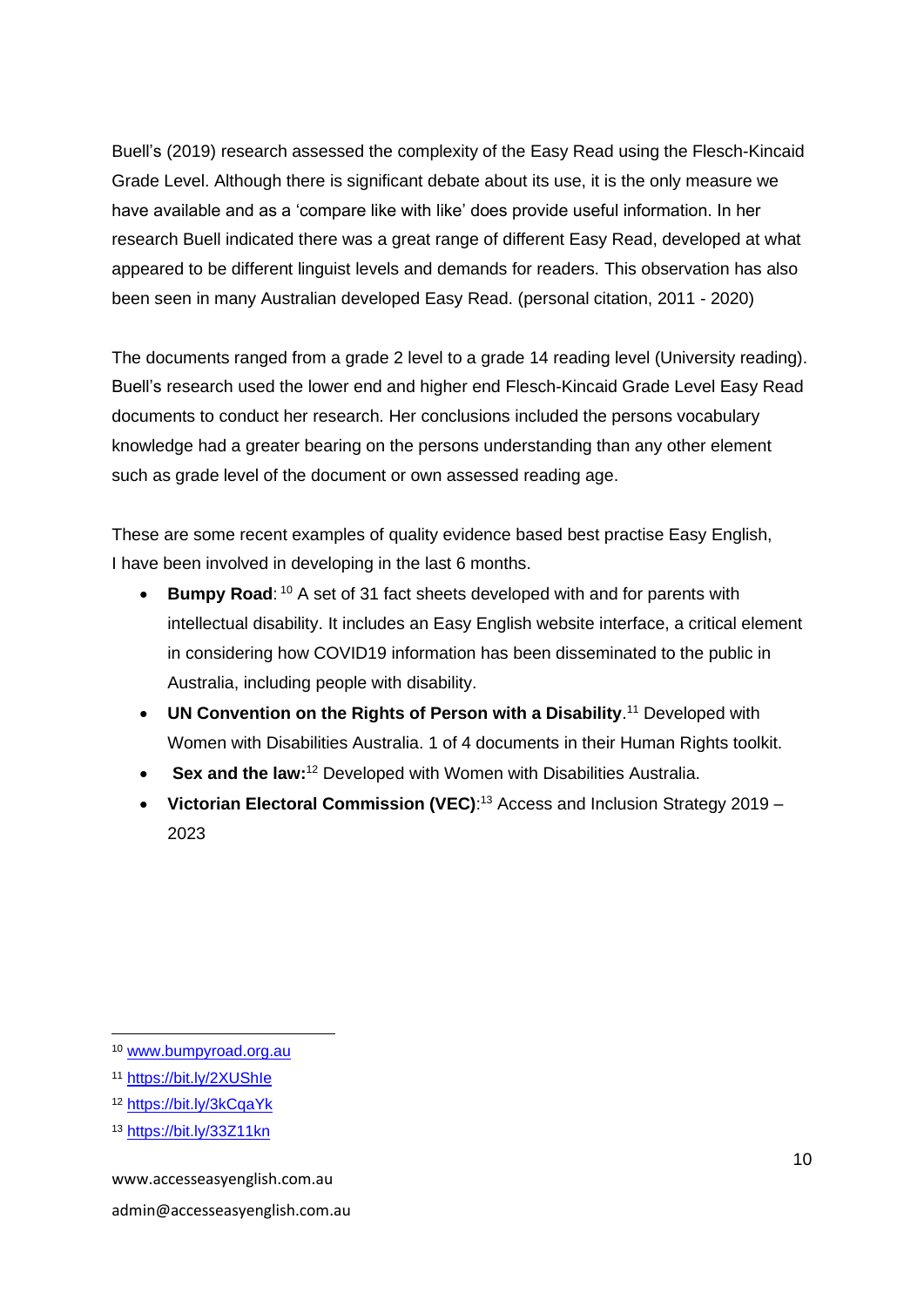### **Comments for consideration for the next National Disability Strategy.**

# 1. **Do you have any comments on the vision and outcome areas being proposed for the new National Disability Strategy?**

The broader community needs to be made more aware of the JobAccess program that can provide supports when employing people with disability.

### **2. What do you think about the guiding principles proposed here?**

Engagement continues to be provided to those that can engage with the materials provided in plain or complex language. This request for submissions is in Auslan, other languages in plain language and Easy Read. None of this is common practice. It also assumes access proficient digital literacy and access to technology.

Many people with disability have low incomes which is an enormous barrier to access to the digital economy on top of limited literacy skills, as noted above in the discussion. In a technology environment this is closer to 70% of people who do not have these skills.

Government and non government agencies continue to provide Easy Read, which at best is only relevant to people functioning at a grade 5 or above equivalent reading level. Many self advocates may say this is enough. However, it is not. Australia is the leading country in the development of Easy English. It is simpler and easier to read, understand and use than Easy Read. Availability of EBP Easy English will enable those people who are never heard, to participate in the NDS and their community more meaningfully. The strategy needs to reinforce the use of EBP and provide Easy English.

Universal design still leaves anyone who does not have functional communication or functional reading behind. Communication (in its myriad of forms) needs to be specifically named in the next National Disability Strategy, to be able to be have goals outlined, outcome measures identified and data collected on changes in this critical sphere of engagement and inclusion.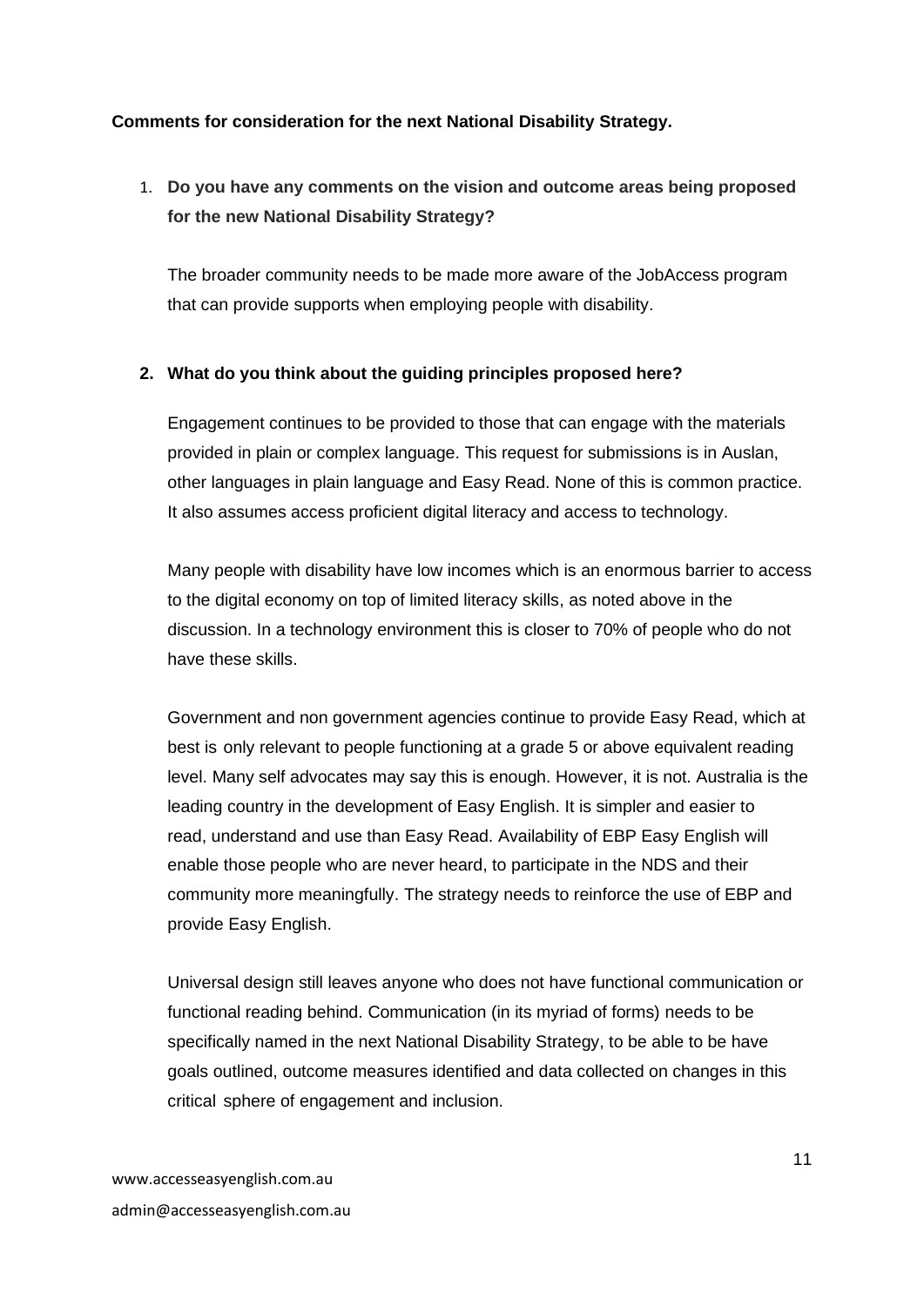People with communication and literacy difficulties are also a marginalised population. They have great difficulty to have a voice, or having any voice heard. Besides the persons skills in communication and literacy, it does require the communication environment to take responsibility for enabling the environment and communication partner to modify what and how they communicate. Eg: consider background noise, time in the conversation to have a turn, written information in a way the person can read, understand and know what to do with.

Accessing the services and supports for the support network of the person with a disability requires high level skills and abilities. This process needs to be simpler and less bureaucratic for the wide breadth of people who need to access it.

7. **What do you think of the proposal to have Targeted Action Plans that focus on making improvements in specific areas within a defined period of time (for example within one, two or three years)?**

Change in the sector requires significant input. Targeted Action Plans certainly have a place. However, what and how are these targets to be prioritised. While communication is not a measurable outcome on the plan, these people are left out of all discussions. They need to be engaged using Easy English (not Easy Read) for those with limited literacy, and specific supports and meetings for people who use Augmentative and Alternative Communication.

For both of these groups something as simple as further time in a meeting, or further time to respond to submissions that have been written can and does make a significant difference.

8. **How could the proposed Engagement Plan ensure people with disability, and the disability community, are involved in delivering and monitoring the next Strategy?**

As with the above statement, Easy English (not Easy Read) must be provided to people with low literacy skills. It also needs to be available in other means than just via websites, and social media. Local networking and face to face